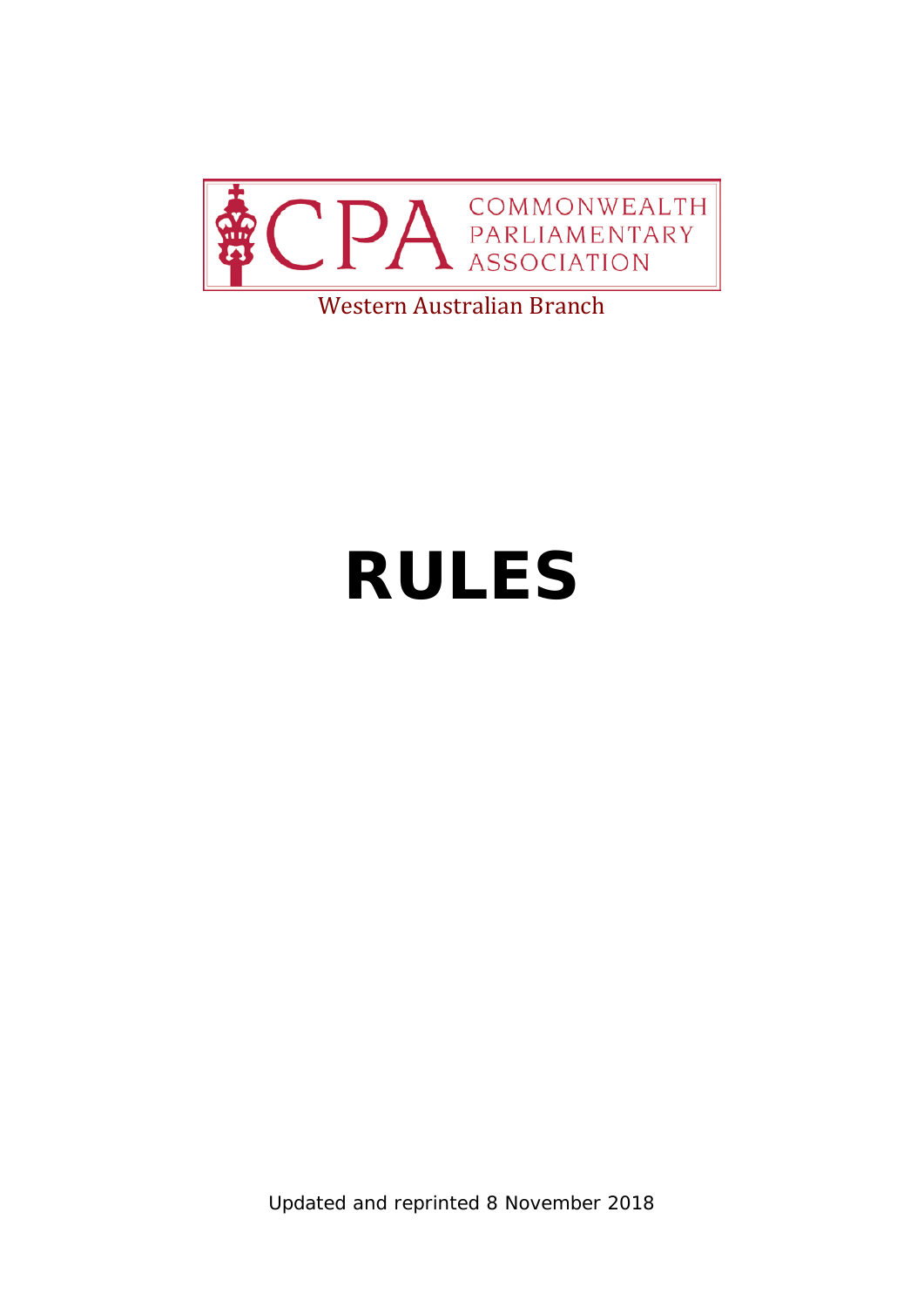Adopted 4 November, 1926; Amended 23 August, 1928; 18 September, 1930; 14 October, 1937; 20 September, 1949; 27 November, 1963; 23 April, 1970; 10 January, 1972; 29 September, 1982; 13 November, 1991; 4 December, 1991; 11 November, 1998, 10 November 2004; 4 December 2013; 8 November 2018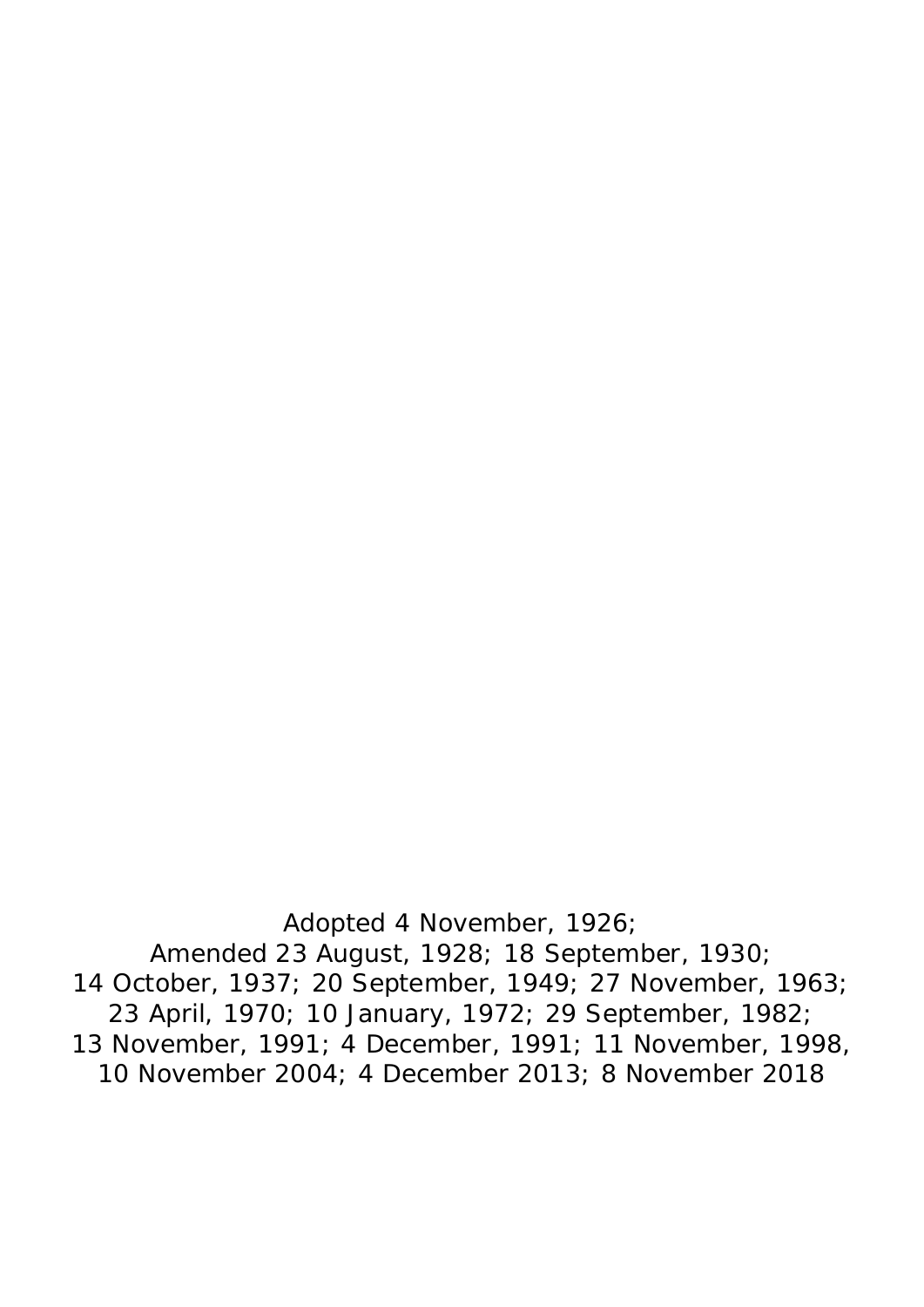# **WESTERN AUSTRALIAN BRANCH**

#### **FORMATION OF THE BRANCH**

At a meeting of Members of the Western Australian Parliament convened by the President of the Legislative Council (Hon. Sir Edward Wittenoom, K.C.M.G., MLC) and the Speaker of the Legislative Assembly (Hon. Thomas Walker, MLA) on 17th December, 1925, it was unanimously decided to form a Branch of the Empire (now Commonwealth) Parliamentary Association.

The first Committee appointed consisted as follows: Joint Presidents: The President and the Speaker; Vice-Presidents: the Premier (Hon. P. Collier, MLA), the Leader of the Opposition (Hon. Sir James Mitchell, K.C.M.G., MLA), the Leader of the Country Party (Mr. A. Thomson, MLA), and the Chief Secretary (Hon. J. M. Drew, MLC), together with the Minister for Lands, Hon. W. C. Angwin, MLA; Hon. A. Lovekin, MLC; and Hon. J. W. Kirwan, MLC as Members of the Committee, with Hon. J. W. Kirwan, MLC as Secretary *protem.*

On the following day the Branch invited the Hon. A. J. H. Saw, MLC, Hon. G. W. Miles, MLC, and Messrs A. Clydesdale, MLA, C. G. Latham, MLA, and E. B. Johnston, MLA, to join the Committee, and elected Mr. F. G. Steere the Clerk-Assistant (later Clerk) of the Legislative Assembly as Hon. Secretary and Treasurer.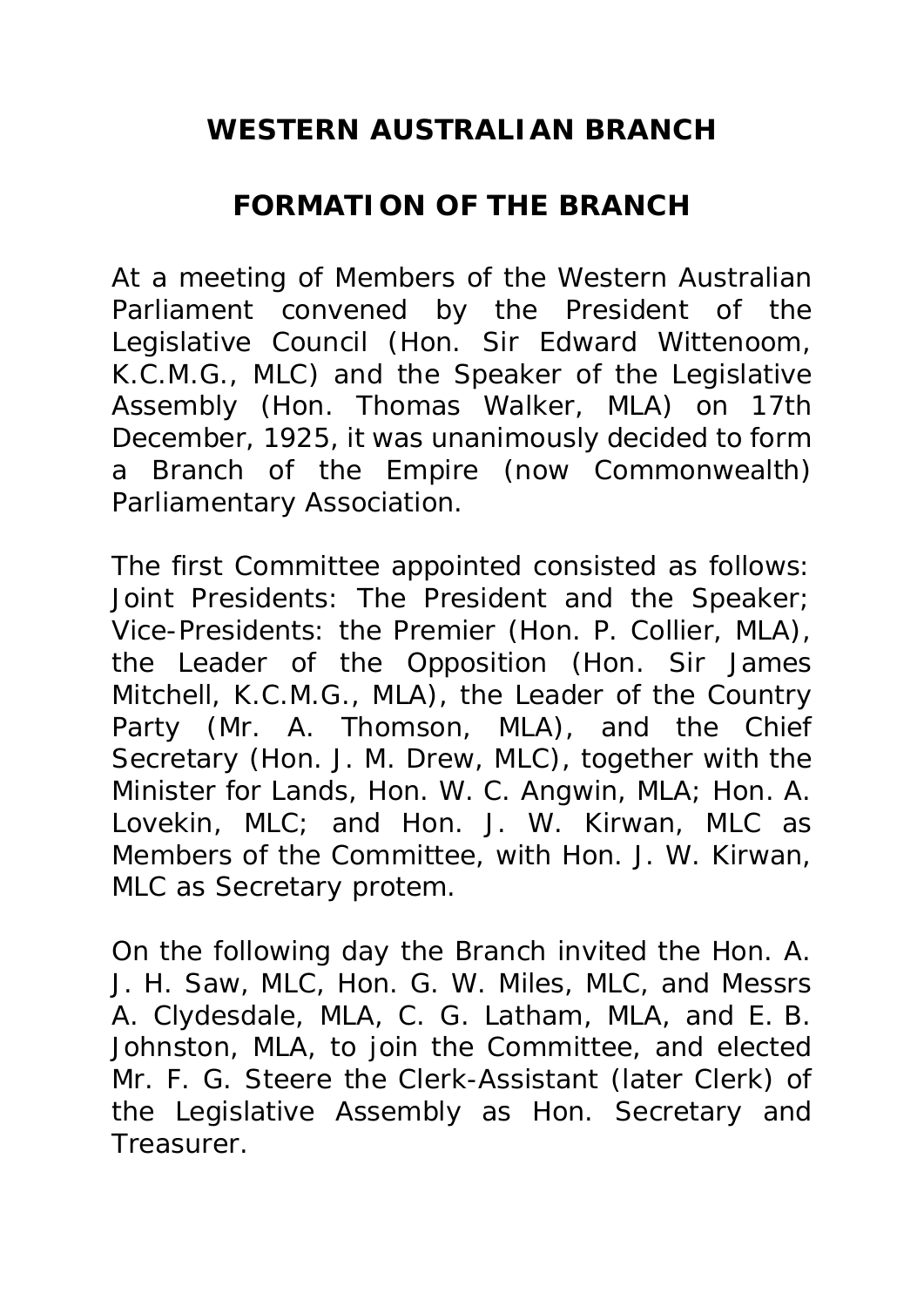# **1. NAME**

The name of the Society is the "Commonwealth Parliamentary Association (Western Australian Branch)" (Hereinafter called "the Western Australian Branch" or "This Branch").

# **2. AIMS**

- (a) This Branch shall do all such things as are conducive or incidental to the attainment of the aims of the Commonwealth Parliamentary Association (hereinafter called "the Association") as set forth in Clause 3 of its Constitution.
- (b) No funds of the Branch, however obtained, shall be applied to, and no activities of the Branch shall be directed towards any purpose that is inconsistent with the Aims of the Branch or that would cause the Branch to lose the status of a body established for charitable purposes.

# **3. MEMBERSHIP**

Any sitting Member of either House of the Parliament of the State of Western Australia shall be entitled to become a Member of this Branch without election on payment of the subscription for the current year.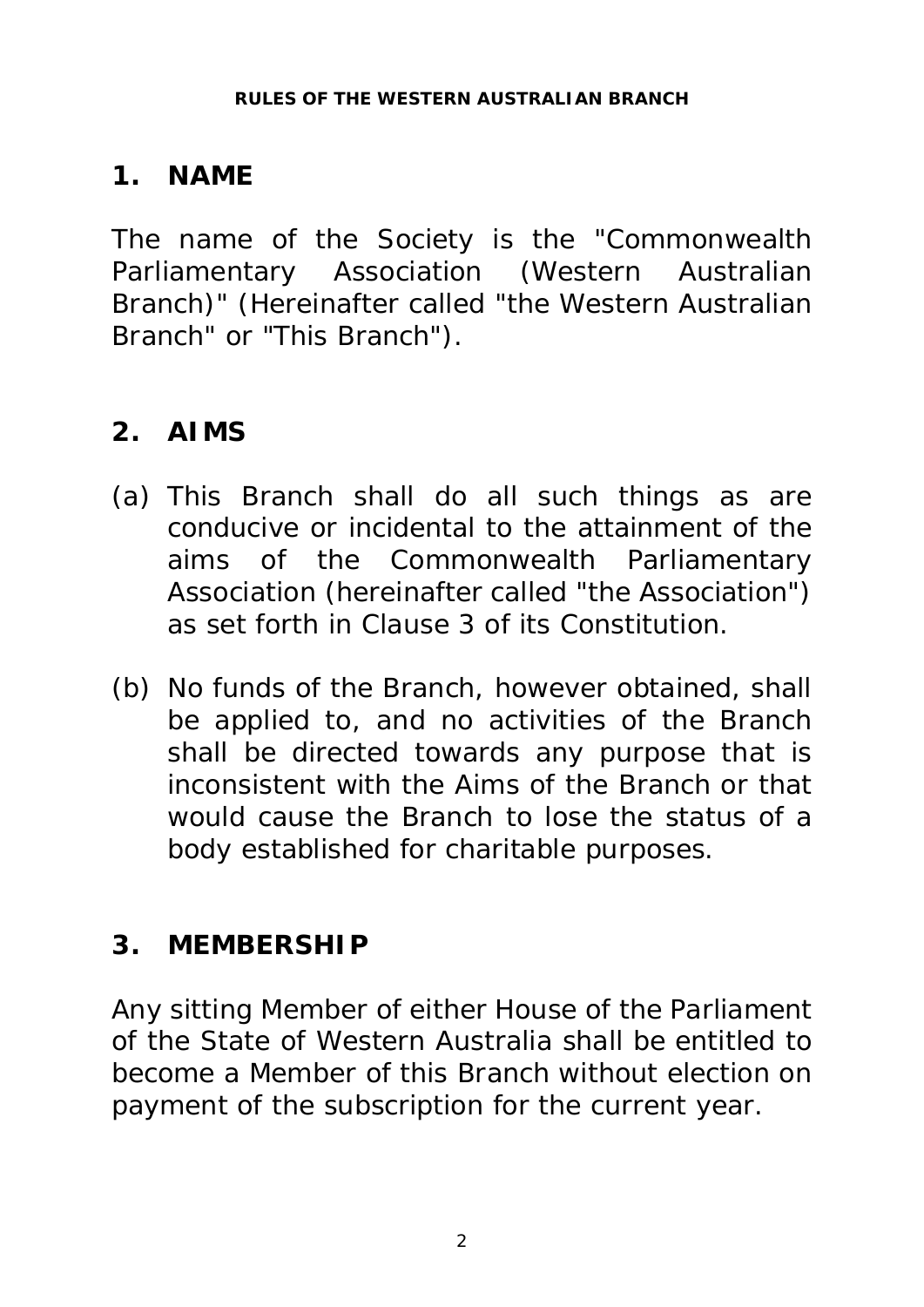# **4. ASSOCIATE MEMBERS**

Ex-Members of either House of the State Parliament, or ex-Members of any Dominion Parliament permanently residing in Western Australia, may be elected by the Executive Committee of this Branch (hereinafter called "the Executive Committee") as Associate Members of this Branch.

Associate Members shall not be entitled as such to take part in the management of this Branch. All candidates for Associate membership must be proposed by a Member of this Branch, and seconded by another Member.

# **5. VISITING ASSOCIATE MEMBERS**

Members or Associate Members of the Branch Association in any overseas Parliament who may be visiting Western Australia shall be accepted without election and without subscription as Associate Members of this Branch during their visit to the State.

For the purpose of this Rule a visit to the State shall mean a visit of not more than 3 months in duration, but the Executive Committee shall have power, if they so think fit to treat a visit to the State of more than 3 months as being a visit within the meaning of this Rule.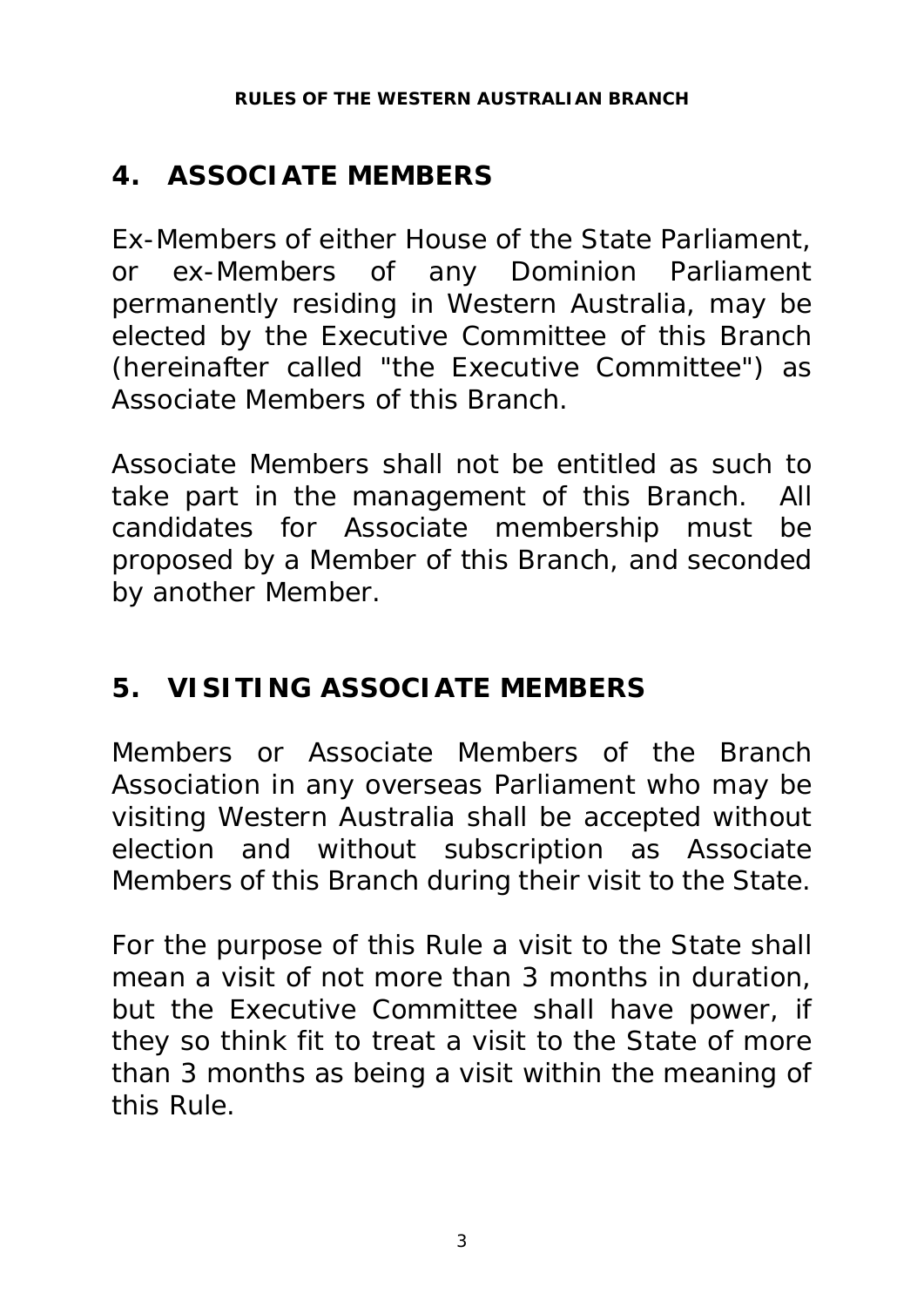# **6. LIFE MEMBERS**

At the Annual General Meeting the Branch may elect as an Honorary Life Member any member of the Branch who -

- (a) is no longer a Member of Parliament;
- (b) has served at least 3 full terms or 12 years as a Member of the Western Australian Parliament and as a member of the Association; and
- (c) has made a significant contribution to the Branch.

Life Members shall be entitled without further payment to the same privileges as Associate Members.

# **7. SUBSCRIPTIONS**

The Annual Subscription of this Branch for all Members and for all Associate Members, other than visiting Associate Members, shall be payable on the 1st January of each year.

The Executive Committee shall have power to alter the amount of the Annual Subscriptions from time to time as it may deem fit.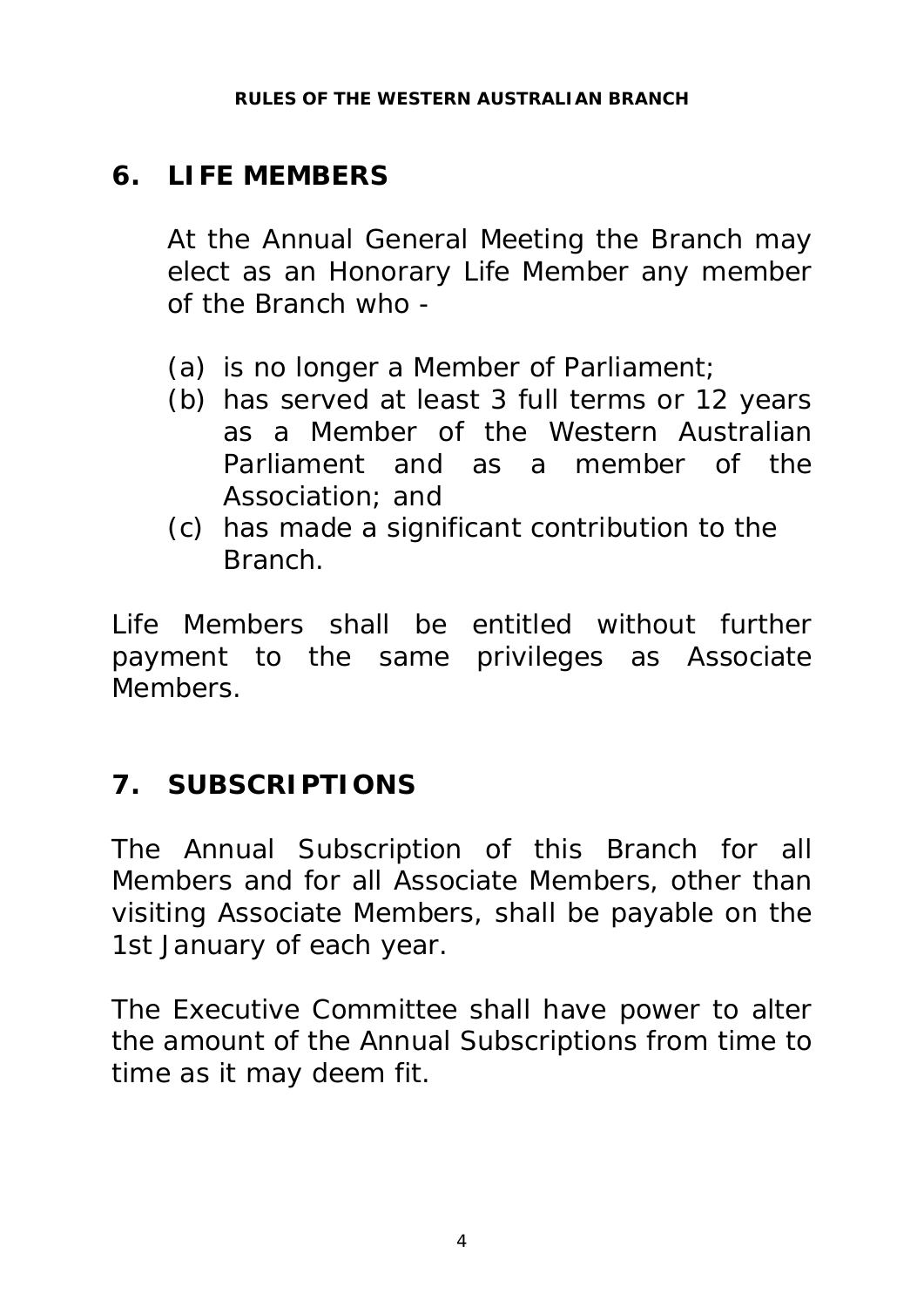# **8. SUBSCRIPTIONS PAYABLE**

Every Member shall, upon joining the Association, and every Associate Member (other than visiting Associate Members) shall, upon election, pay the Annual Subscription for the year then current; but if the joining or election takes place subsequently to the 31st October the first payment shall cover the period until the close of the following year.

# **9. UNPAID SUBSCRIPTIONS**

If any Member's Subscription remains unpaid for 3 months from date on which it becomes payable, a notice shall be sent to such Member requesting him to pay the same within a month, and if such Subscription remains unpaid for a month after the date of such notice, the Member shall thereupon cease to be a Member of this Branch, and his name shall be removed from the list of Members of this Branch.

# **10. RESIGNATION OF MEMBERSHIP**

A Member may, at any time, resign his Membership by notice, in writing, to the Secretary. No refund of subscription shall be payable in the event of resignation.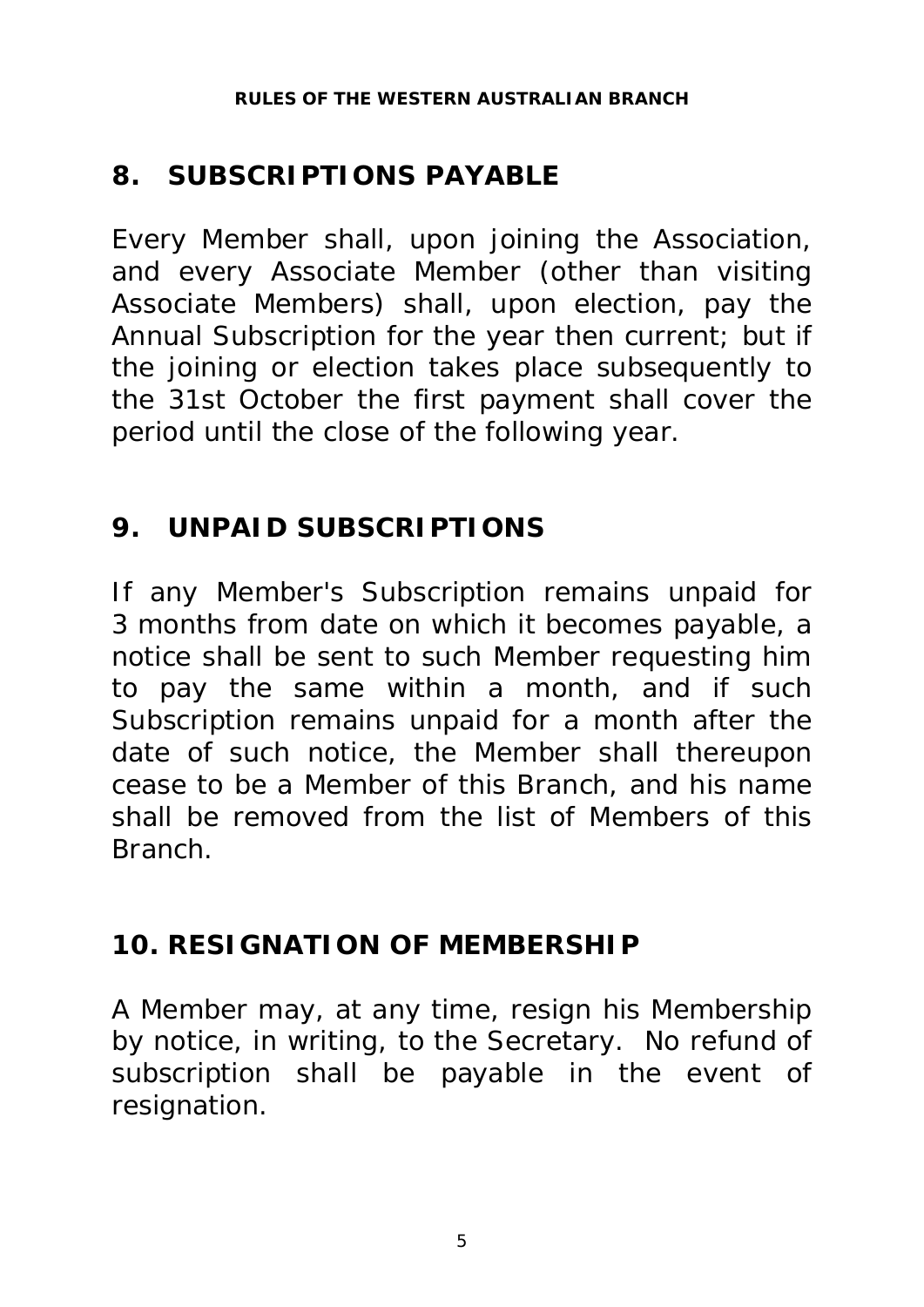#### **11. EXECUTIVE COMMITTEE TO MANAGE BRANCH AFFAIRS**

Subject to any direction made by a General Meeting, the control and management of branch affairs is vested in an Executive Committee comprising the Joint Presidents, Vice-Presidents, and 10 Members of the Branch, appointed in accordance with Rule 13, as well as the WA Commonwealth Women Parliamentarians (CWP) representative, as determined by the WA CWP membership.

# **12. TERM OF OFFICE**

Subject to these Rules, a Member appointed under Rule 11 holds office for a period of 12 months but is eligible for reappointment.

#### **13. APPOINTMENT OF MEMBERS OF THE EXECUTIVE COMMITTEE**

The 10 Members provided for in Rule 11 are appointed by their respective political parties or groups in proportion to the number of Members comprising each political party calculated as a fraction of the whole number of Members of Parliament as they are immediately following a general election for the Legislative Assembly.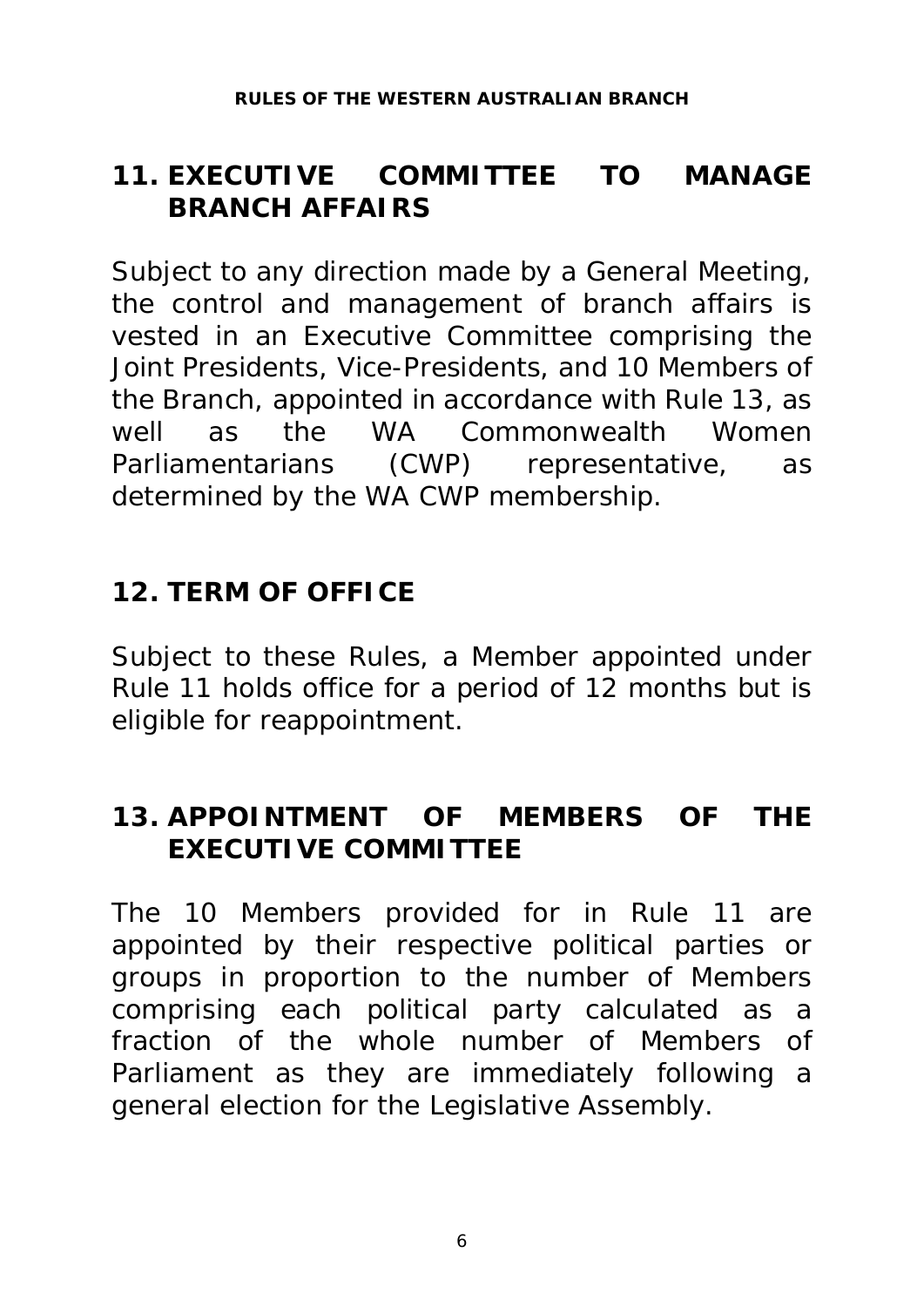# **14. VACANCIES**

Where a vacancy occurs for any reason among the Members appointed in accordance with Rule 13, the vacancy shall be filled by the political party or group by whom the Member creating the vacancy was appointed.

# **15. JOINT PRESIDENTS**

The Joint Presidents shall be the President of the Legislative Council and the Speaker of the Legislative Assembly, and they shall be Joint Presidents during the period they shall hold the offices of President and Speaker respectively. In the event of the holder of either of such offices declining to act as a Joint President of the Association, the Executive Committee shall have power to elect a Joint President or Joint Presidents from among the Members of the Association subject to confirmation at the Annual General Meeting then next ensuing.

# **16. VICE-PRESIDENTS**

The Vice-Presidents shall consist of the Premier and the Leader of the Government and Leader of the Opposition in the Legislative Council and the Leader of the Opposition in the Legislative Assembly for the time being. In the event of a holder of the offices mentioned above declining to act as a Vice-President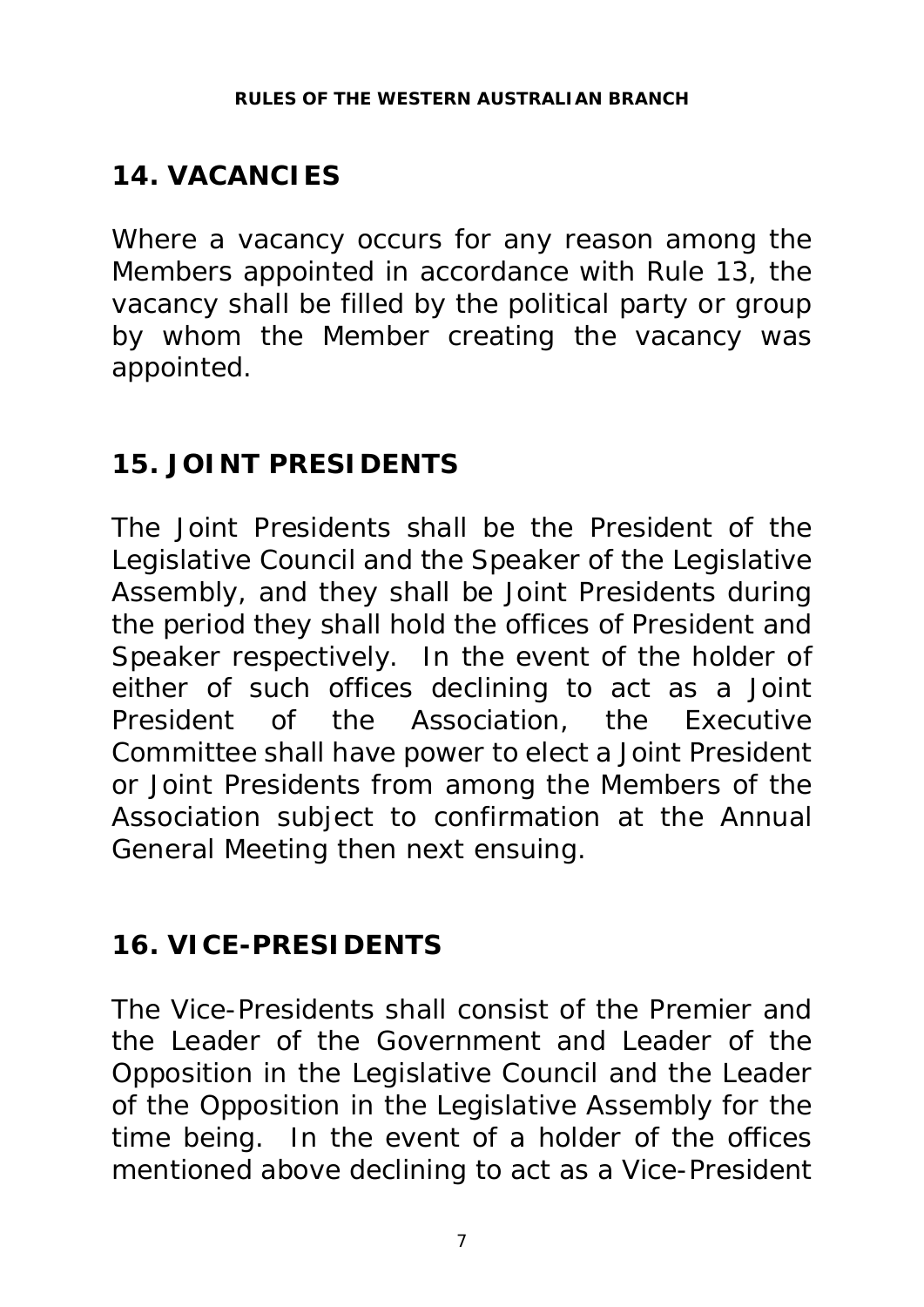of the Association, the Executive Committee shall have power to elect a Vice-President, or Vice-Presidents, from among the Members of the Association, subject to confirmation at the Annual General Meeting then next ensuing.

#### **17. HONORARY TREASURER AND HONORARY SECRETARY**

The Honorary Treasurer and Honorary Secretary shall be appointed by the Executive Committee, but such appointments may be reviewed at the Annual General Meeting following their appointment. The Honorary Secretary shall be appointed for a term not exceeding 6 years. The Executive Committee may appoint an Assistant Honorary Secretary. The offices of Honorary Secretary and Assistant Honorary Secretary shall alternate, as far as possible, between each House. Provided that if a Member of the Branch is appointed Honorary Secretary or Honorary Treasurer, he shall retain all the rights and privileges of a Member.

#### **18. COMMONWEALTH WOMEN PARLIAMENTARIANS**

For the purposes of furthering the representation of women in Commonwealth Parliaments and enhancing the participation of women Members in the Association's affairs, the Annual General Meeting may approve the establishment of a body, to be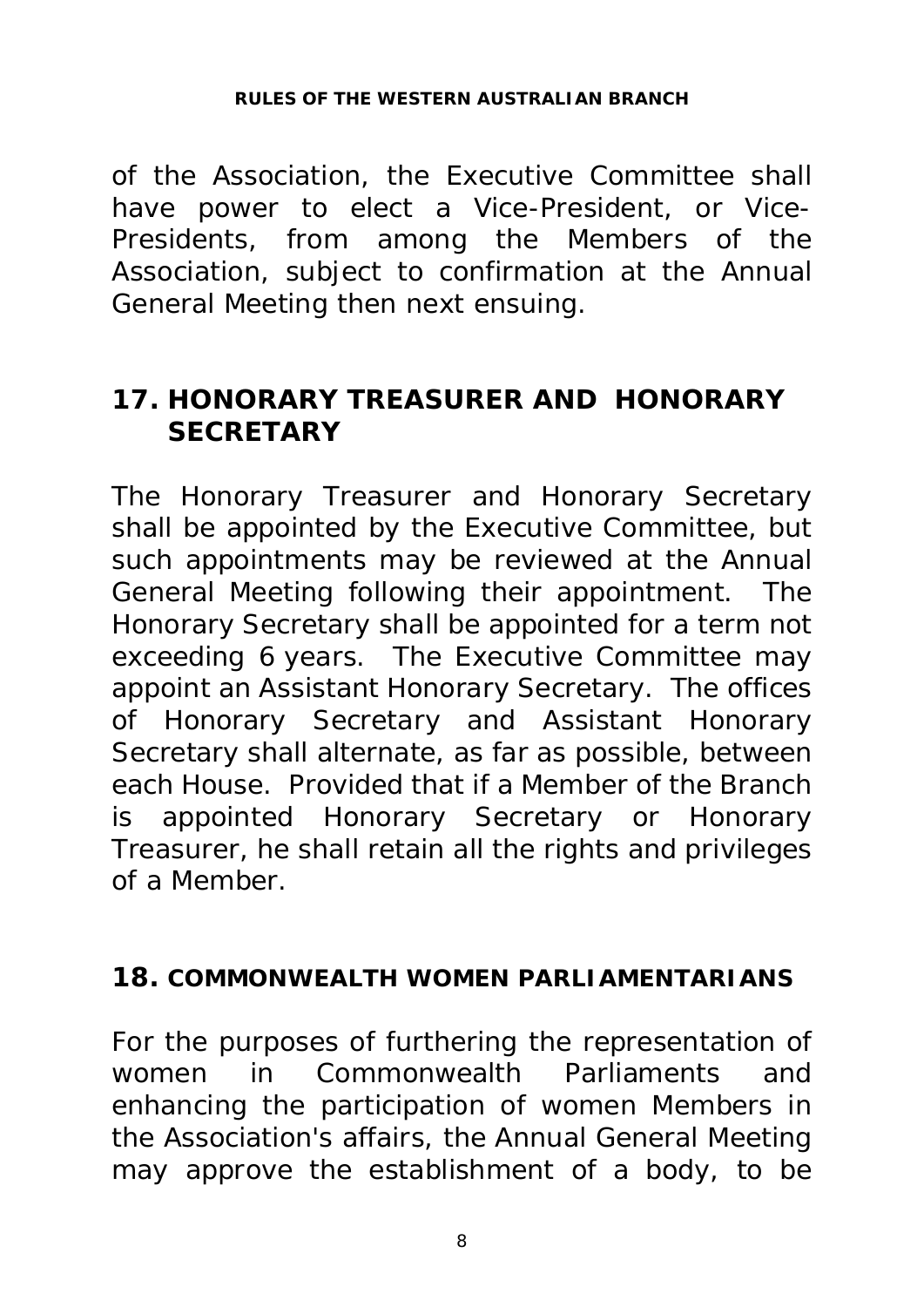#### **RULES OF THE WESTERN AUSTRALIAN BRANCH**

known as the Commonwealth Women Parliamentarians, with authority to determine its own rules and procedures but so as to be compatible with the provisions of this Constitution and decisions of the Annual General Meeting and the Executive Committee.

#### **19. MEETINGS OF EXECUTIVE COMMITTEE**

The Executive Committee may meet together for the despatch of business, adjourn and otherwise regulate its meetings as it thinks fit. Questions arising at any such meeting shall be decided by a majority of votes. In case of an equality of votes the questions shall resolve in the negative.

The Secretary shall, at the request of any 5 Members of the Executive Committee, at any time summon a meeting of the Committee.

The quorum necessary for the transaction of business of the Committee may, from time to time, be determined by the Committee; and unless otherwise determined, 5 Members shall be a quorum.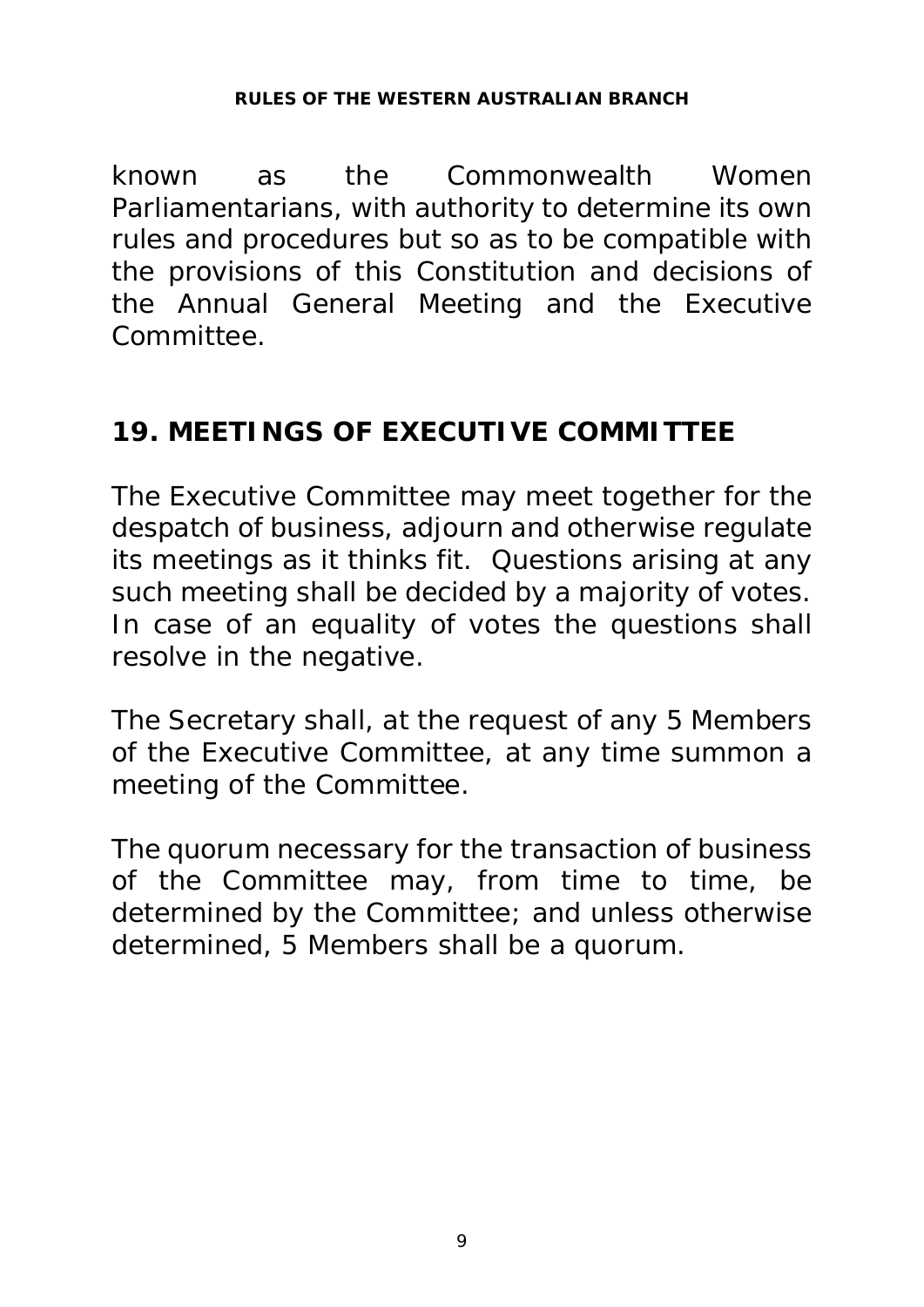# **20. ANNUAL GENERAL MEETINGS**

The Annual General Meeting of this Branch shall be held during the month of September each year, or on such other date as the Executive Committee shall direct. At this meeting the Annual Report and the accounts of the Committee shall be received and considered, the Officers and the Members present shall be at liberty to decide on any question that may have been proposed relative to the affairs of the Association of which notice has been given not less than 3 days before the date of the meeting and has been placed on the Notice Boards of each House. Provided that the Chairman of the Meeting may, in his discretion, dispense with the requirement of the period of notice for the consideration of any important matter.

# **21. SPECIAL GENERAL MEETINGS**

A Special General Meeting of the Association may be summoned at any time and place by the Executive Committee to consider and determine any matter of interest or importance that may arise, and to pass, abrogate, or amend Rules.

If a requisition, in writing, of not less than 6 Members stating the objects for which a Special General Meeting be demanded, shall be addressed to the Secretary, the Executive Committee may thereupon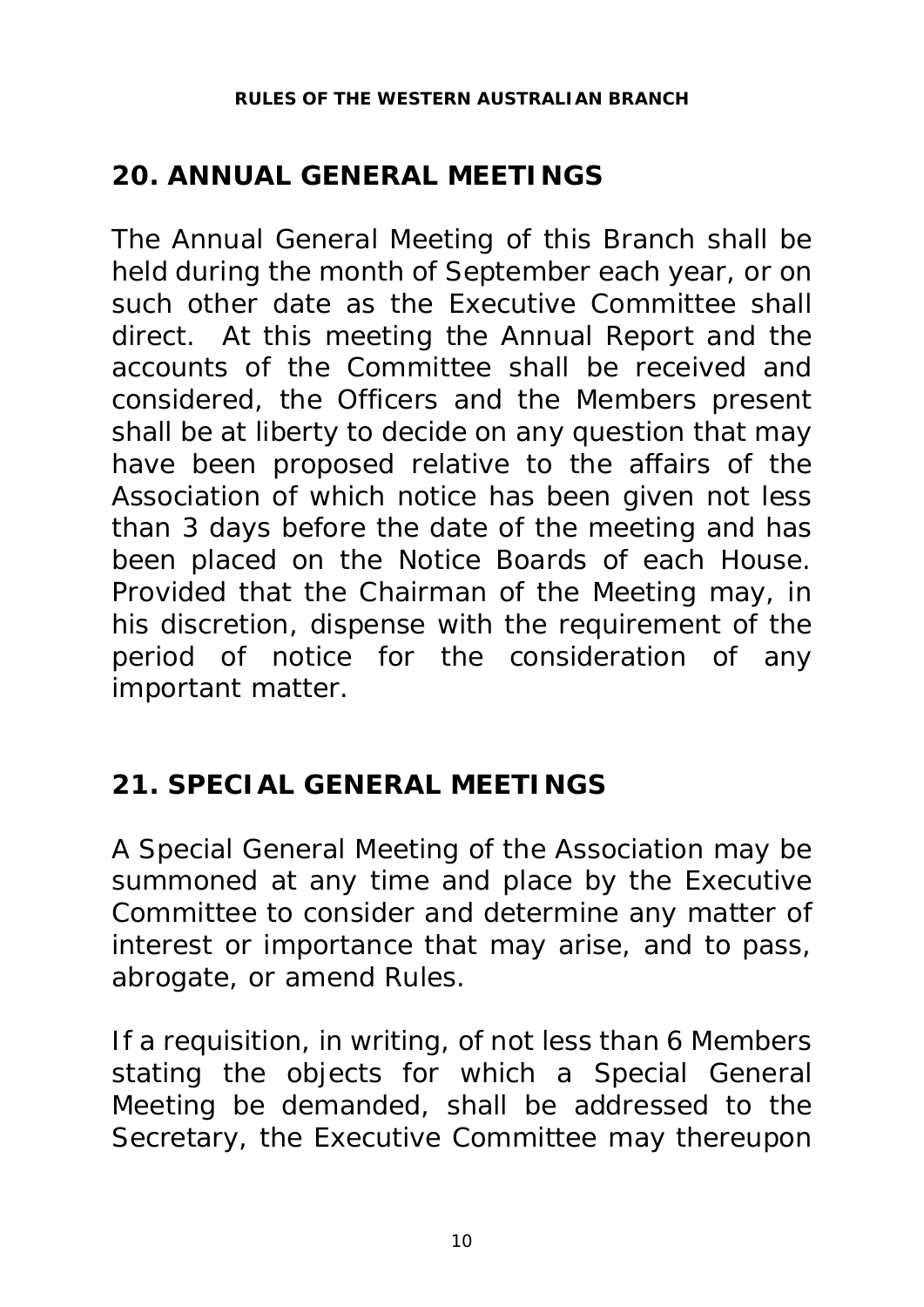#### **RULES OF THE WESTERN AUSTRALIAN BRANCH**

summon a Special General Meeting to be held within 21 days of the receipt of the requisition.

#### **22. NOTICE OF ANNUAL AND SPECIAL GENERAL MEETING**

Notice of the Annual General Meeting or of any Special General Meeting of this Branch shall be delivered or posted to each Member of this Branch resident in the State not less than 10 clear days before the date appointed for such meeting, showing the business to be transacted thereat. In the case of a Special General Meeting no business shall be transacted except that stated in the note convening the meeting. Any notice so delivered or posted shall be deemed to be a notice duly given.

#### **23. QUORUM AT GENERAL MEETINGS**

No business shall be transacted at any General Meeting unless a quorum is present at the time when the Meeting proceeds to business. Until otherwise determined by the Executive Committee, 10 Members personally present shall be a quorum.

If a General Meeting has to be adjourned for want of a quorum, no quorum shall be necessary for the adjourned meeting provided that the adjourned meeting shall not be held at a notice of less than 3 days.